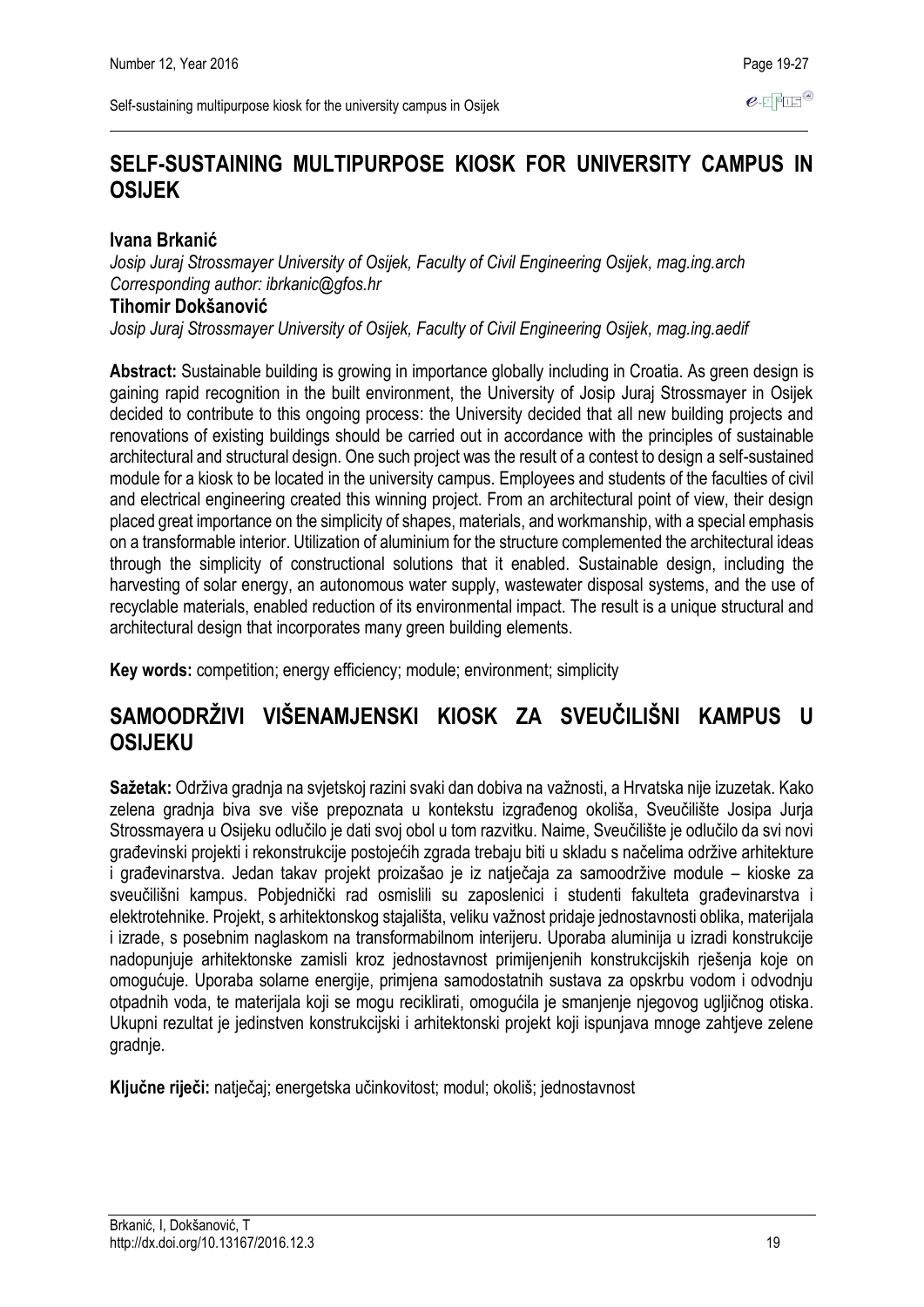### **1 INTRODUCTION**

The most significant environmental challenges in history and probably some of the greatest problems ever having confronted humanity are currently being faced, induced by excessive fossil fuel dependency and the growing demand by cities for energy. One possible solution for this is the sustainability concept, including sustainable building design. Globally, buildings account for approximately one third of energy use and are responsible for over 40% of total greenhouse gas emissions [1].

In accordance with global trends in the built environment, the University of Josip Juraj Strossmayer in Osijek decided that the design of all new buildings and the renovation of existing buildings owned by the university would have to incorporate the principles of green building design. The decision was formalized in the University's Environmental Action Plan, which states that special attention should be focused on the building envelope, the low consumption of energy and water, and improvements regarding energy efficiency and sustainability in existing technical systems (HVAC and lighting) [2]. These requirements had to be followed for an anonymous in-house<sup>1</sup> competition, held from November 25, 2014 to February 16, 2015, for the design of a typical self-sustaining module to house a kiosk. The kiosks were intended to enrich the environment of the university campus and the city of Osijek in general.

The presentation of existing projects enables the approval and expansion of certain ideas or concepts, primarily through the sharing of successfully implemented solutions and approaches. With that in mind, the goal of this paper is to provide a review of the winning project of the multi-purpose kiosk contest, which was designed by employees and students of the Faculty of Civil Engineering<sup>2</sup>, Osijek, and the Faculty of Electrical Engineering<sup>3</sup>. The project offers insight into the implementation of sustainability requirements and shows collaboration between different fields that resulted in an encompassing approach and a green, practical, and cost-effective solution to the problem at hand.

### **2 COMPETITION REQUIREMENTS**

The main goal of the competition was to generate high-quality and expertly created custom-fit project ideas to create a distinguishing and characteristic urban element for the City of Osijek. These should integrate design and constructional solutions and all aspects of sustainability standards to come up with uniquely shaped economical and sustainable modules. An additional goal was to foster cooperation among educational staff and students. Ideas were evaluated using the following criteria: originality (architectural and structural concept); spatial and visual compatibility of the kiosk with existing environments of the City of Osijek; low building costs; functionality and rationality in the erection and utilization stages; and energy and environmental sustainability. In addition, it was highlighted that the kiosk with the lowest consumption of primary energy would have an advantage [3].

# **3 ARCHITECTURAL CONCEPT**

To allow the possibility of a large number of installation locations and purposes, the winning kiosk took the form of a simple box. With that in mind, great importance was placed on the simplicity of shapes, materials, and workmanship, with a special emphasis on a transformable interior. This minimalistic design and transformable interior (Figure 1) can enable a large variety of possible kiosk functions, including: souvenir shop (for the university and/or the city), internet space, exhibition and presentation space, copy center, tourist information office, ice-cream shop, takeout coffee and snack shop, self-service shop, and classic newspaper kiosk.

The kiosk has a rectangular layout with outer dimensions of 4.64 m x 3.04 m and a flat roof, thus comprising a simple box shape. This structure encompasses a total volume of  $41.98$  m<sup>3</sup> and provides a gross area of 13.64 m<sup>2</sup>, with a total usable area of 10.78 m<sup>2</sup>. Sliding and folding glass doors and an area anticipated for advertisements occupy most of the principal facade. An aluminium structure overhang covered with laminated glass additionally

<sup>&</sup>lt;u>.</u> <sup>1</sup> Since it was an in-house competition, all students and employees of the University of J.J. Strossmayer in Osijek could apply. Six entries were submitted, from a total of 50 applicants who were students and employees in the Faculties of Civil Engineering, Electrical Engineering, and Mechanical Engineering.

<sup>2</sup> Ivana Barišić, Josip Bartulić, Ivana Brkanić, Tamara Dadić, Tihomir Dokšanović, Mario Galić, Ivan Radić.

<sup>3</sup> Zvonimir Klaić, Mario Primorac, Danijel Topić.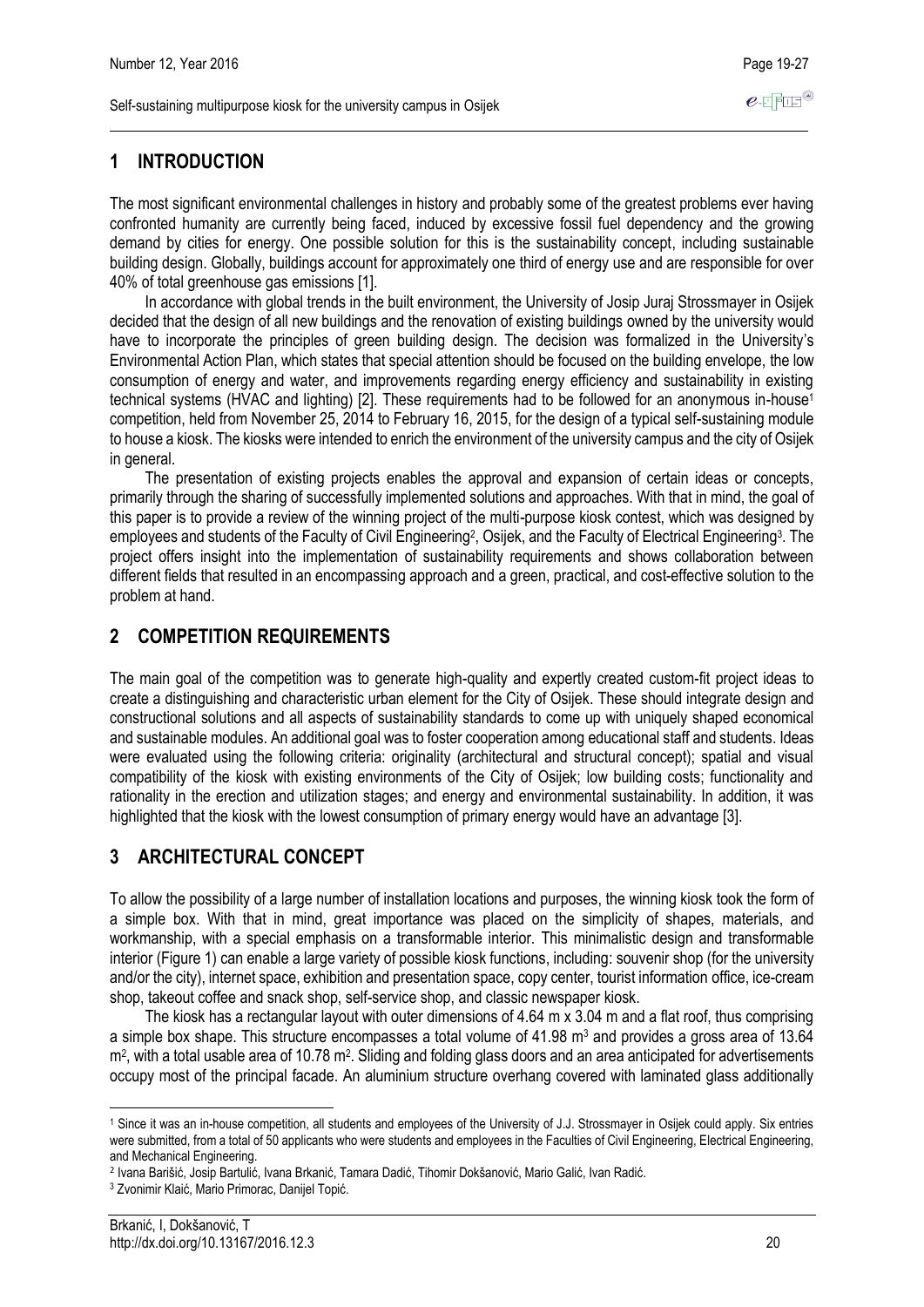#### Self-sustaining multipurpose kiosk for the university campus in Osijek

accents and provides shelter to this communication area. The facade is designed to be ventilated, with flat aluminium panels that are perforated to show the famous panoramas of Osijek. Visibility of the perforated design is ensured by a background contrast during the day and by lights located vertically in the facade air cavity during the night.



**Figure 1 Interior possibilities**

Transformable and mobile furniture are the main features of the interior space (Figures 1 and 2). Shelves and cabinets are designed to be modular, so that a large number of different combinations are possible for the presentation of different items. Wall shelves are designed to allow (by opening and closing) various positions of individual shelves or even a large clear surface (all closed). A full-height cabinet located at the side entrance of the kiosk is fixed to accommodate electrical installations and appliances. The sidewall inner lining is comprised of plasterboards painted in dark gray, and the ceiling is also made of plasterboard with built-in lighting fixtures but is painted in white. Black linoleum covers the floor surface and OSB (Oriented Strand Board) wood structural panels make up all the furniture.



**Figure 2 Detailed visualization of one possible interior layout**

The kiosk design was expanded with additional elements that can be used outside the structure. These kiosk "attachments" comprise a simply shaped bike rack and counters (Figure 3). When the counters are used separately, they assume the role of tables depending on the kiosk purpose—they can serve as counters where customers can consume their takeout coffee, snacks, or ice cream or can serve as exhibit stands. Joining the counters together to form a larger surface can transform them into a market stand. Such modularity and ease of relocation of the stands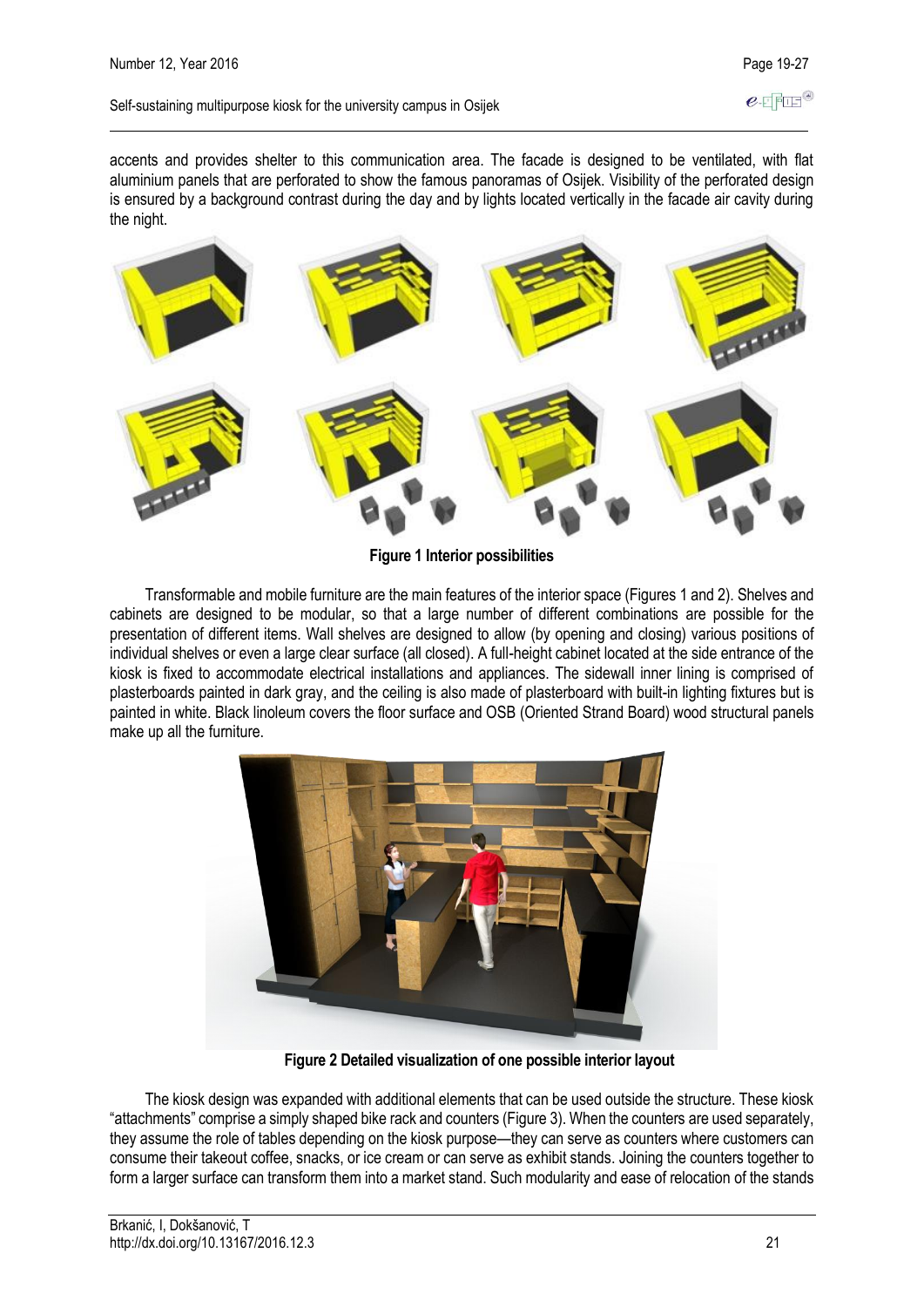Self-sustaining multipurpose kiosk for the university campus in Osijek

is a result of their simple geometry and lightweight material consisting of aluminium alloys. Since these stands are positioned outside the kiosk, their integration to the surroundings is achieved by designing them with Osijek characteristic jargon words on their sides. These elements therefore provide a channel for the interaction of the kiosk with its environment.





# **4 STRUCTURE SOLUTION**

In the course of the structural system design, two basic principles were taken into consideration. The first principle was ease of assembly and disassembly, in order to provide easier transportation and handling. An energy-efficient structure and utilization of a large degree of the gross area was the second principle. Additionally considered aspects included the integration of structural elements into the kiosk functions, minimization of maintenance costs, and durability. In order to achieve these principles, the structure itself required a low weight, the elements required connection by bolting, and the structure needed to allow transportation to the erection site in the form of subassemblies and assemblies. In addition, slender elements needed to make up the primary structure so that the thermal insulation could occupy a larger share of the wall thickness.

With the given principles and additional demands in mind, aluminium alloys were selected as the primary material of the structure (structural alloys EN AW 6082-T6 and EN AW 6063-T6 [4]). Namely, with its low weight and high strength, aluminium provides the most favorable strength-to-weight ratio. Furthermore, using extrusion as a production method, it is possible to design cross sections that include various practical functions. All connections can be bolted, and owing to the easy oxidation of the surface layer, durability is guaranteed without the application of any additional protection.

The structure itself was designed as a spatial construction that can be divided into two basic frames. The transfer of vertical forces is assumed through the secondary beams within the roof plane, and then via the main frame elements. Horizontal forces are transferred via the facades to the frame system and then to the bracing system. Such a layout of structural elements (Figure 4) fulfills the requirements of a braced structure, which reduces the complexity of connections. It can be said that the structure is of mixed type aluminium-steel, in which vertical forces are conveyed by aluminium alloys and horizontal forces by steel. The total weight of the structure, including the floor system, is 1000 kg.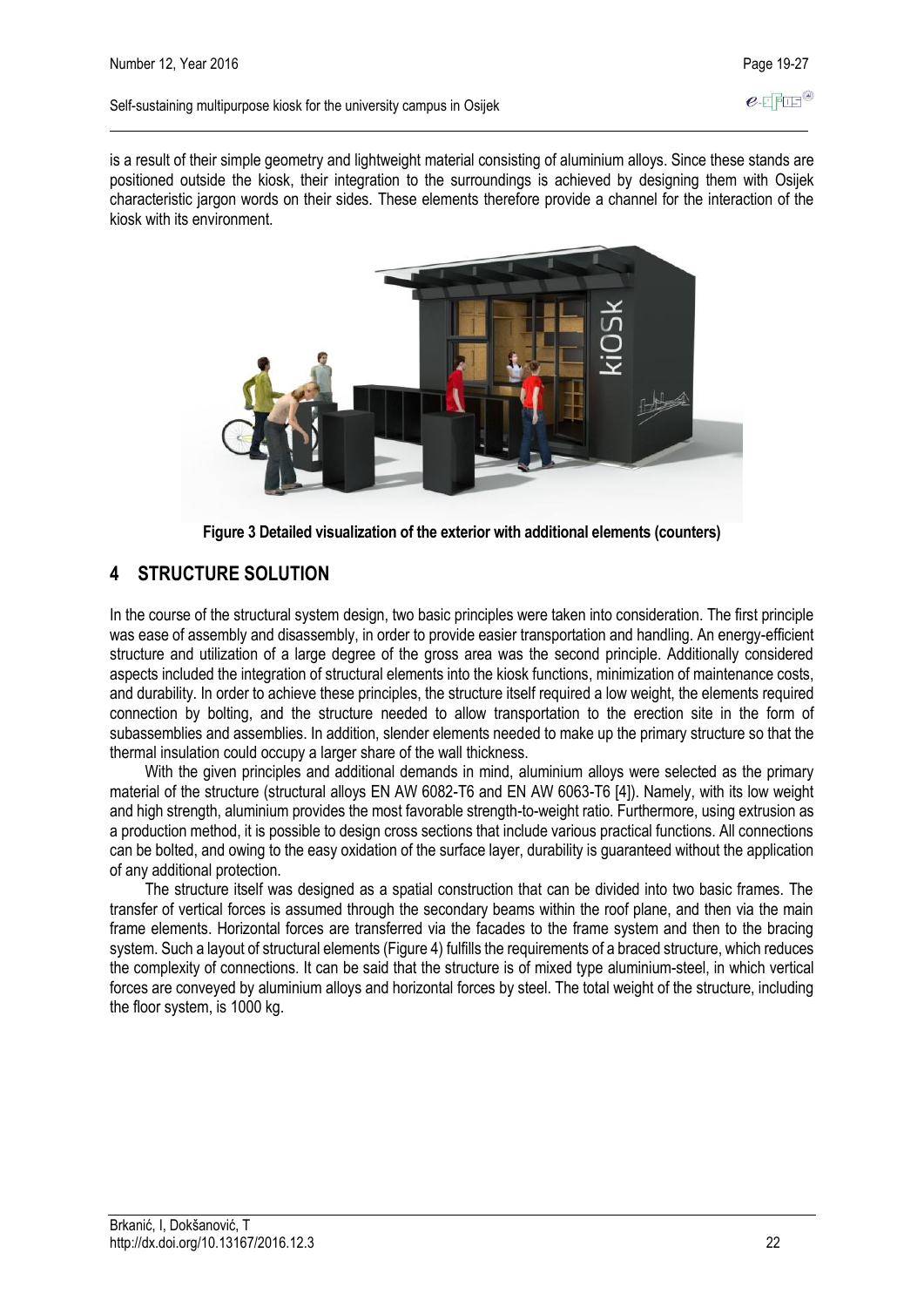$e$ -FFFF<sup>®</sup>

Self-sustaining multipurpose kiosk for the university campus in Osijek



**Figure 4 Structural elements layout – frames and bracing** 

The X (diagonal) bracing system in the roof and wall planes is made entirely of steel, as welding is required at the midpoints. Aluminium loses favorable (mechanical) properties in the heat-affected zone (HAZ) if welded, which can amount to a 50% reduction of strength [5]. All other connections were designed to be bolted. In the case of contact of aluminium with other metals that can cause contact (cathode) corrosion, it is necessary to isolate the connecting surfaces. This was the case for the contact between the bracing and the primary structure. Insulation of these contact surfaces was carried out by inserting synthetic materials (Figure 5) and through anti-corrosion protection of the steel elements. The connection between the bracing system and the columns was realized through the insertion of a designed aluminium plate into predetermined grooves of the column (Figure 5).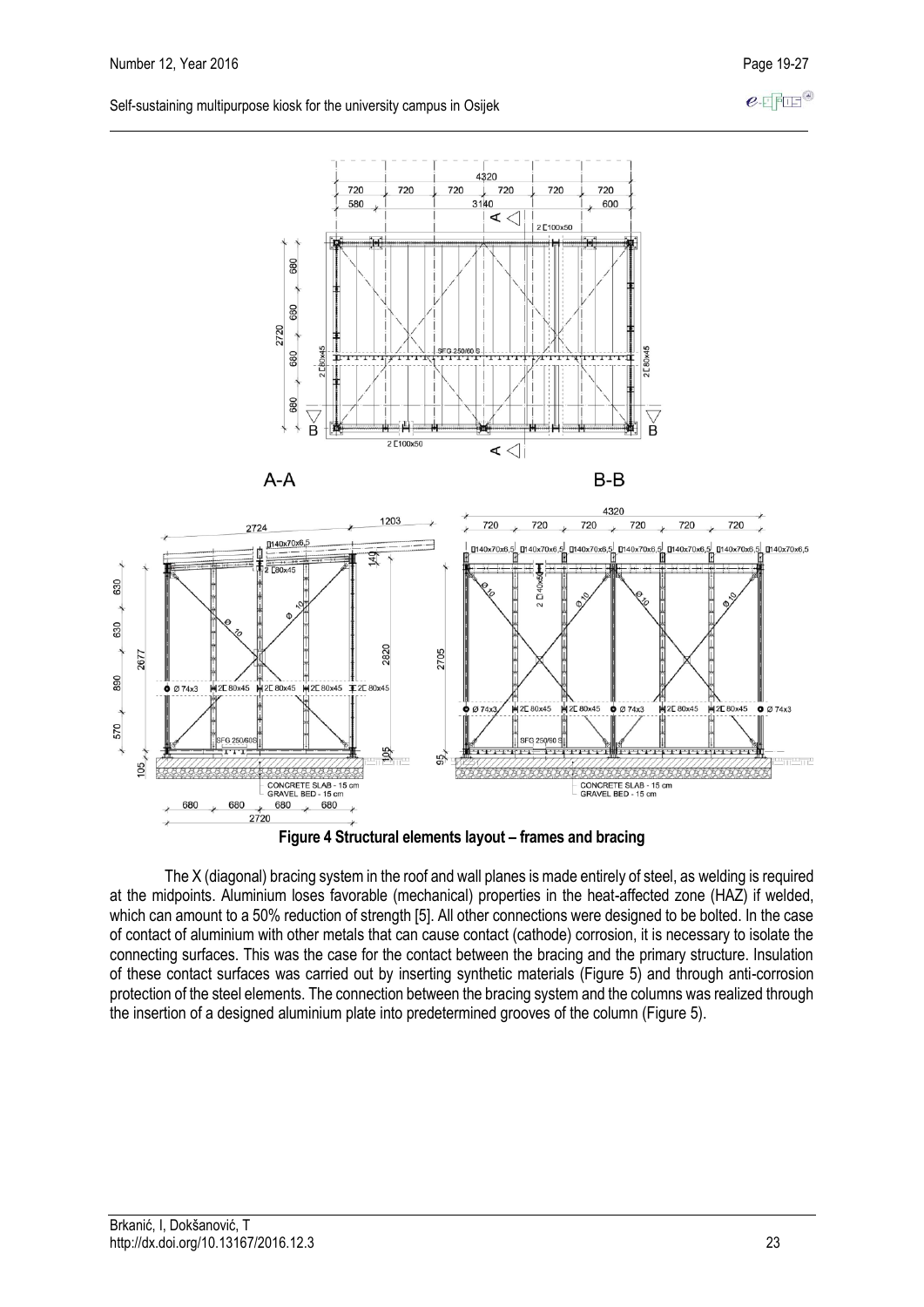$e$ -FFFF<sup>®</sup>



**Figure 5 Detail plan of the middle column to bracing connection (top) and an example of electrical insulation for a bolted joint (bottom) [6]** 

Wind, snow and self-weight loads were determined in accordance with HRN EN 1991-1-1:2012, HRN EN 1991-1-3:2012, HRN EN 1991-1-4:2012 [7-9] and their corresponding national annexes. Load combination was carried out according to HRN EN 1990:2011 [10]. The design of the aluminium and steel elements was carried out conforming to HRN EN 1993-1-1:2014 [11] and HRN EN 1999-1-1:2015 [4]. In addition to wind load determination according to normative provisions, wind pressures were simulated in Autodesk Robot Structural Analysis (Figure 6) [12]. Such an analysis verified the division of surfaces and pressure values using actual geometric shapes.



### **Figure 6 Simulated wind load pressures resulting from lateral wind direction, obtained by Autodesk Robot Structural Analysis [12]**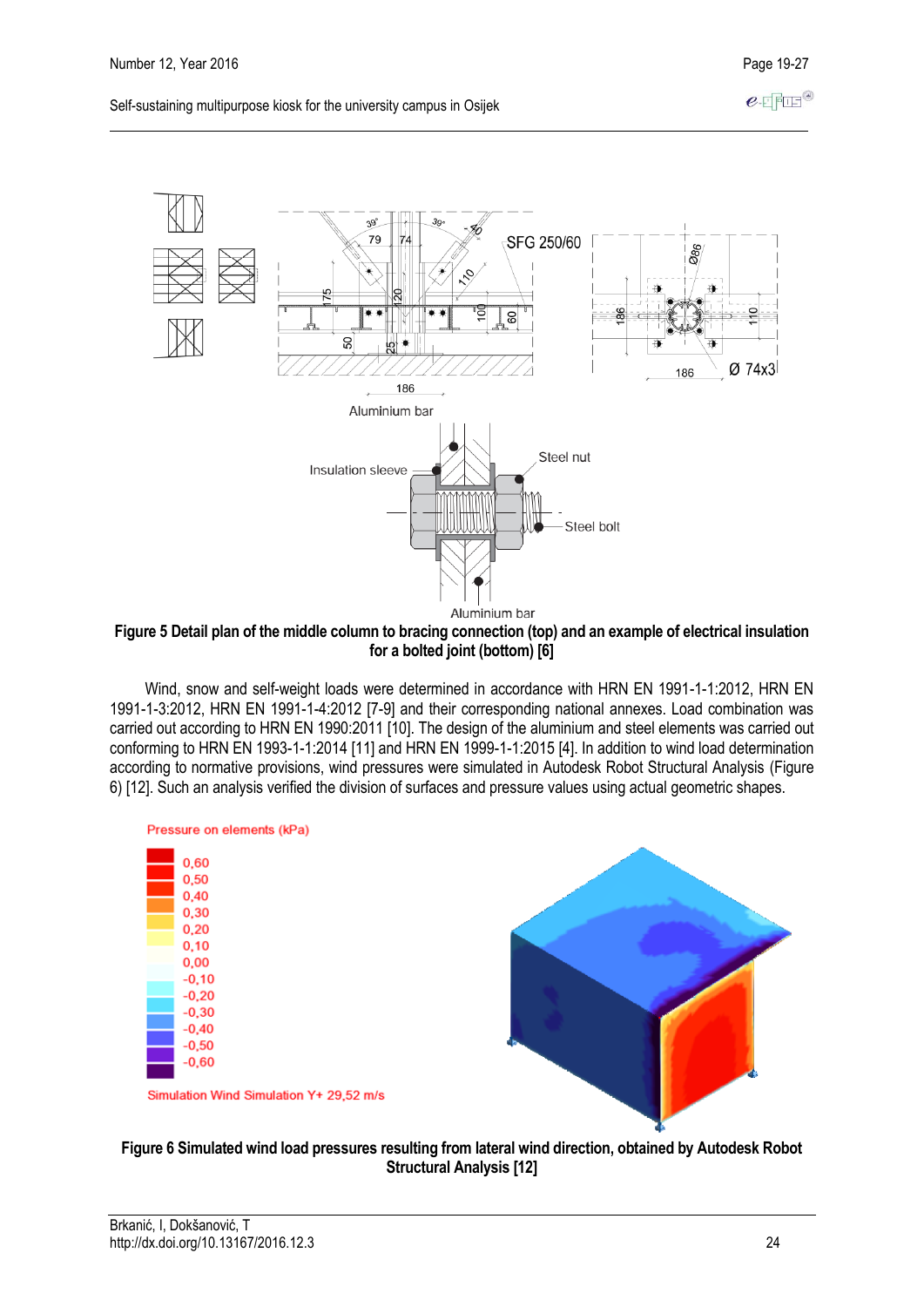$e$ -FFIE

# **5 ENERGY SUSTAINABILITY AND MATERIALS SELECTION**

The kiosk electricity demands were planned to be met from renewable sources as well as from the electrical grid. Since the amount of electricity harvested from solar energy was limited by the available roof area, a connection to the grid was planned as an additional source. The planned photovoltaic system, situated on the roof, was estimated to annually generate 2,115.6 kWh (20 photovoltaic modules of assumed power of 100 W each). With such a production rate of power, a yearly decrease of  $CO<sub>2</sub>$  production of 630 kg is realized (according to an average  $CO<sub>2</sub>$ production of 298 kg/MWh [13]). In order to meet the energy sustainability requirements and to encourage rational use of energy, appliances to be used in the kiosk should have a minimum energy class A. The kiosk as a whole is classified as energy class B.

The kiosk water supply and disposal of wastewater depend on the possibility of connection to the city water and sewage systems. If a connection to the public water system is not available, a water storage tank (with a 200 l capacity and a size of 100 x 60 x 34 cm) placed on the roof fulfills the water requirements. If there is no available connection to the city sewage system, disposal of wastewater is planned via a mechanical-biological purifier in the form of a lightweight container tank, which can be easily moved during kiosk relocation.

All furniture and materials used, whether constructional or insulating, can be completely reused or recycled at the end of the kiosk service life. The furniture is made of plywood, the structure and the facade are made of steel and aluminium, and the thermal insulation consists of rock wool and EPS. A proposal to use sheep's wool or pressed straw for the insulation was also made, since these are more sustainable options than rock wool or EPS.

# **6 IMPLEMENTED SOLUTIONS**

The kiosk design, both in terms of structural and architectural concepts, differs from existing kiosks. The focal point of its exterior is the applied Osijek skyline, and the compact volume is functional, with minimalism in mind. The roof is occupied by photovoltaic panels and, if needed, a water storage tank. Of the external features, the position of the water tank presents a possible problem in terms of architectural design—if the water tank cannot be manufactured according to the proposed dimensions, it will be difficult to conceal it behind the extended facade. A transformable interior is new to the existing designs of newspaper and retail kiosks, and thus can be considered a highly favorable attribute. The most important feature of such an interior is the capability of providing a wide range of different functions.

A great deal of attention was devoted to the facade design because of the location of the kiosk in an urban setting, but primarily because of its importance as the kiosk's thermal envelope (Figure 7). Facades are not simply barriers between the interior and the exterior; they are building systems that create comfortable spaces by actively responding to the building's external environment, and they significantly impact energy consumption [14]. The choice of colors for the facade was not easy as the selected dark gray, almost black, attracts and absorbs sunlight well. While this has benefits in the winter, it can lead to overheating during the summer months, thus resulting in a greater energy requirement for cooling during this period.



**Figure 7 Visualizations of the exterior reveal elements that incorporate it in the urban fabric**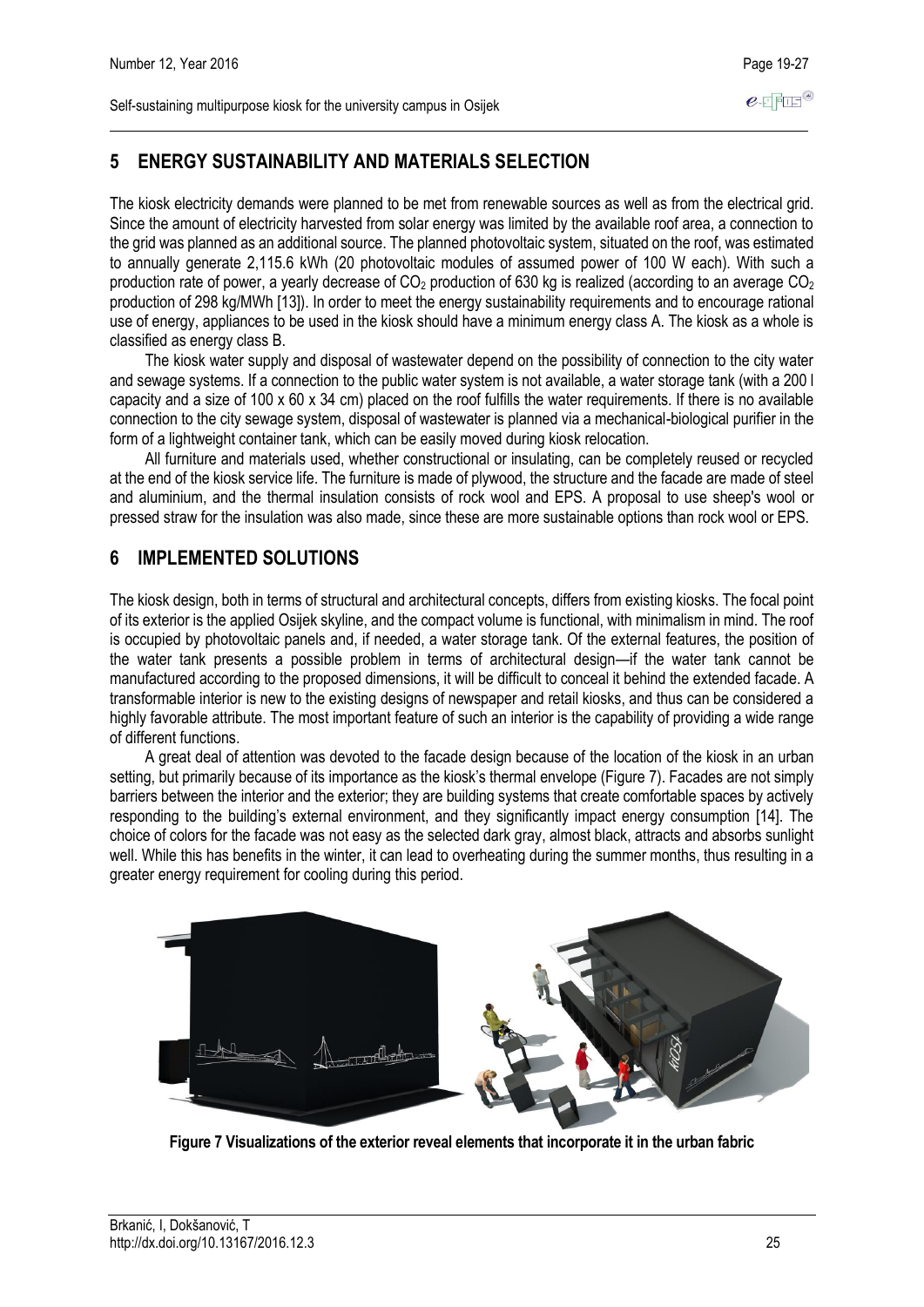EPS was proposed as a thermal insulating material for the floor owing to its good thermal properties, low cost, and simple installation. The walls are insulated with rock wool because of its beneficial properties including its high resistance to fire, microbes, insects, aging, and decomposition; its vapor permeability and partial water-tightness; and its good thermal protection. These materials were proposed owing to their ability to create a comfortable microclimate and to ensure durability of the structure. The possibility of using natural materials in the form of sheep's wool or pressed straw instead of rock wool was also considered. Of the two, sheep's wool was found to be more suitable because of its ready availability, its cost-effectiveness, and its proven adequacy as a replacement for rock wool. Additionally, the production process of such insulation requires significantly less power, and only 14% of the energy needed for the production of glass wool [15]. Nevertheless, rock wool still represents a commercially more available material with proven properties, so it was retained as the first choice.

The use of aluminium alloys for the structure is well justified by the facts already listed in chapter 5, *Energy sustainability and materials selection*. Although aluminium has a lower Young's modulus value than steel, which makes it more susceptible to stability issues, the designed bearing system negates such problems. The cross sections of the columns were specially designed for this project, in order to allow relatively simple connections to beams and bracings, and to provide a good base for buckling prevention. Avoiding welding of the aluminium prevented any weaknesses owing to heat-affected zones, and steel was used where welds could not be avoided. Although aluminium has a higher amount of embodied energy (EE) and carbon (EC) than steel and therefore is less sustainable, secondary aluminium is more sustainable as its production requires 20 times less energy than that for primary aluminium [16]. Additionally, since aluminium requires practically no maintenance and can be recycled without any loss in properties [17], when a Life-Cycle-Cost-Analysis is carried out for an aluminium structure, it can be concluded that (if designed and executed properly) it is a better ecological and economical choice than steel [18]. It should be noted that the designed aluminium frames can be reused after their planned service life.

Owing to competition requirements concerning maximum permitted gross area of the kiosk, as well as valid technical regulations, the winning project could not attain an energy class rating of A. This was primarily due to the window-to-wall ratio (WWR) and limited wall thickness. In most cases, a higher WWR results in higher energy consumption, since thermal resistance of even a well-insulated glazed facade is typically lower than that of an opaque facade [14]. The maximum permitted gross area was also a factor, since this resulted in a limitation of the possible generation of energy by the photovoltaic system located on the roof.

Table 1 provides a summary of the parameters of the winning design, including its price per square meter.

| TUDIO T OTOLIJON OLIVUMLOG DURIULIOGO D |                                  |       |                     |                     |       |                              |                                                                    |
|-----------------------------------------|----------------------------------|-------|---------------------|---------------------|-------|------------------------------|--------------------------------------------------------------------|
| Design                                  | <b>Structure</b>                 | Gross | Usable              | Total               |       | Energy   Photovoltaic system | <b>Construction costs</b>                                          |
| motive                                  |                                  | area  | area                | volume              | class | (annually generated)         | $\left  \right  \left( \in \mathbb{R}^2 \right $ gross area + VAT) |
| box                                     | aluminium   13.64 m <sup>2</sup> |       | $10.78 \text{ m}^2$ | $41.98 \text{ m}^3$ | B     | 2,115.6 kWh                  | .805.69                                                            |

|  | Table 1 Overview of realized parameters |  |  |
|--|-----------------------------------------|--|--|
|--|-----------------------------------------|--|--|

### **7 CONCLUSION**

Sustainability is the key to negating problems arising from global ecological issues. Sustainable building is an important part of sustainability, and one method to widely spread its awareness is to exhibit successful projects that fulfill its requirements. Since sustainable building comprises a vast network of interconnected professions, collaboration of interested parties in project design and development is a necessity. The University of Osijek contest to design a sustainable kiosk required collaboration of different fields and also ecological solutions. The winning design satisfied the requirements while achieving a unique structural and architectural design.

The winning design differs from existing kiosk designs, both in an architectural and structural sense. Its transformable interior, combined with an exterior that easily integrates into its surroundings, offer a practical solution through simple, minimalistic design. The compact box-like shape easily fulfills multiple purposes, and the additional elements outside the kiosk supplement this modularity of applications.

Sustainability is ensured through electricity generation by the photovoltaic system on the roof and through autonomous water supply and wastewater disposal systems. The permitted small gross area of the kiosk limits the number of photovoltaic units; therefore, an electricity connection to the grid is also needed for the fulfillment of all energy needs. The water storage tanks are also situated on the roof, and as such could be aesthetically displeasing unless they can be manufactured in the desired dimensions, thus being concealed behind the extended facade.